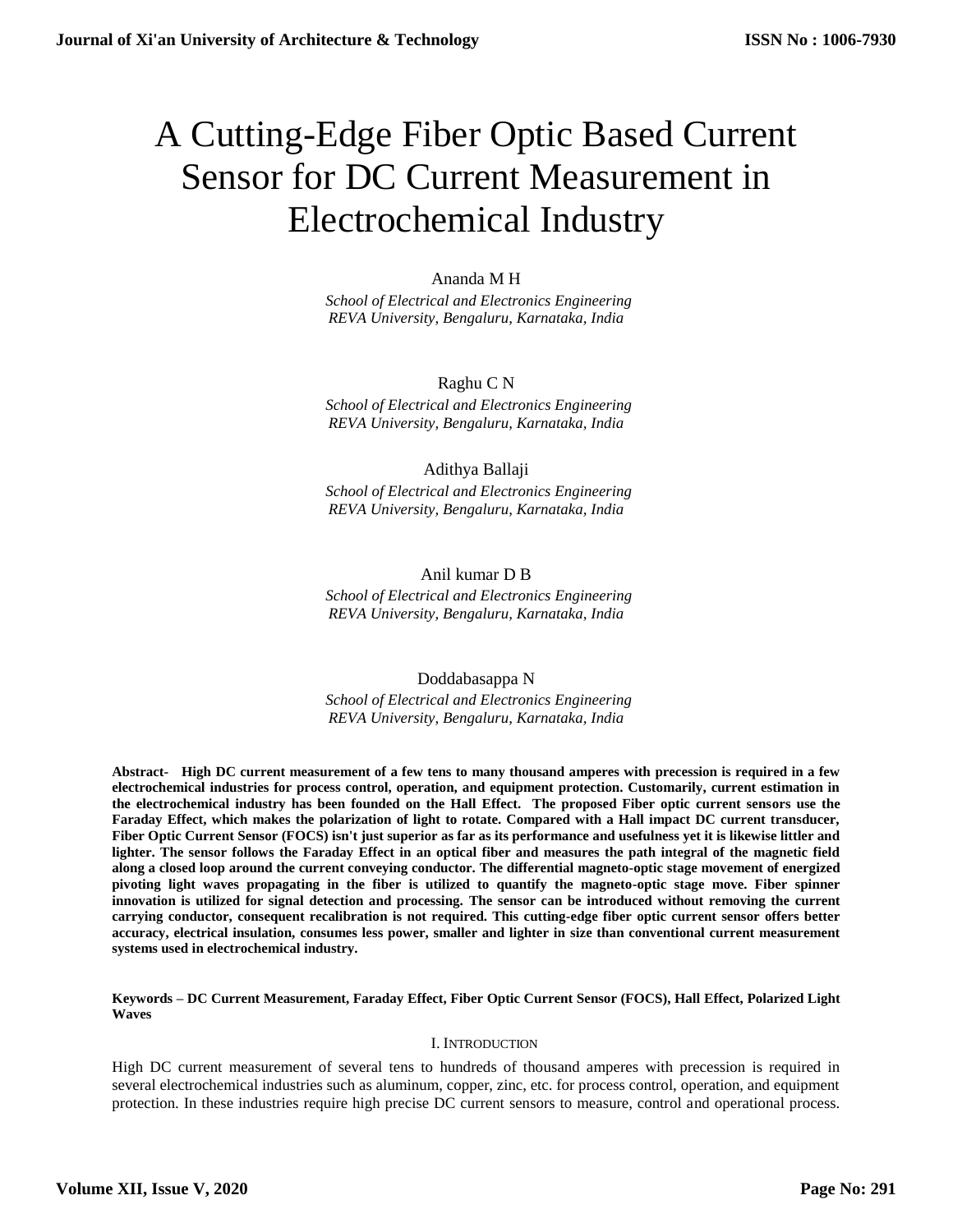To supply this requirement of higher voltages and high currents in such industries, they are connected to ac grid through several rectifiers. With the optimized process in place, industries will save energy and monitor actual energy consumption, and thus operate and control the process more accurately. This paper presents and compares the traditional method of Hall effect current measurement with a versatile Fiber Optic Current Sensor in electrochemical industry. It is intended to bring out and highlight the superiority of fiber optic current sensor in accurate current measurement of several hundreds of amperes. The FOCS defeats the disadvantages of conventional Hall Effect transducers [1-3]. The proposed Fiber Optic Current Sensor offers better execution over Hall Effect current sensor for the electrochemical industry.

The rest of the paper is organized as follows. Traditional, current measurement in electrochemical industry, based on hall effect are explained in section II. The new fiber optic current sensor for current measurement is presented in section III. Comparison of hall effect and fiber optic current sensor system are given in section IV. Concluding remarks are presented in section V.

#### II. TRADITIONAL CURRENT MEASUREMENT IN ELECTROCHEMICAL INDUSTRY, BASED ON HALL EFFECT

When a magnetic field (B) exists in the perpendicular direction of current (I) conveying conductor, a difference in potential occurs in between the two fields. This potential is corresponding to the flow of current amplitude. At the point, when there is no magnetic field and current flow, then there is no potential difference. In case, when the flow of current and a magnetic field coexist, the interaction of current charges with the magnetic field creates a current distribution to change and causes the Hall voltage  $V_H$  as shown in Fig.1and Fig.2.



Figure 1. Hall effect generalization, when no magnetic field



Figure 2. Hall effect generalization, causing Hall voltage  $V_H$  with the interaction of the magnetic field and current

The magnetic core of a Hall effect current transducer encompasses a current conveying bus bar. Various semiconductor Hall components, situated in holes inside the center, are utilized to sense the magnetic field. The signals of Hall elements are given to current amplifiers for primary gain, whose outputs move through coils encasing the magnetic core. These coils create a magnetic field that overcompensates the field of the primary current. And so, the secondary current is corresponding to the primary current. Fig. 3 shows the working of Hall effect current transducer. This type of transducer is complex in nature and weighs up to several hundreds of kilograms requiring a larger area. It requires complex setup procedures to avoid the asymmetric field errors and susceptibility to neighboring current carrying bus bars.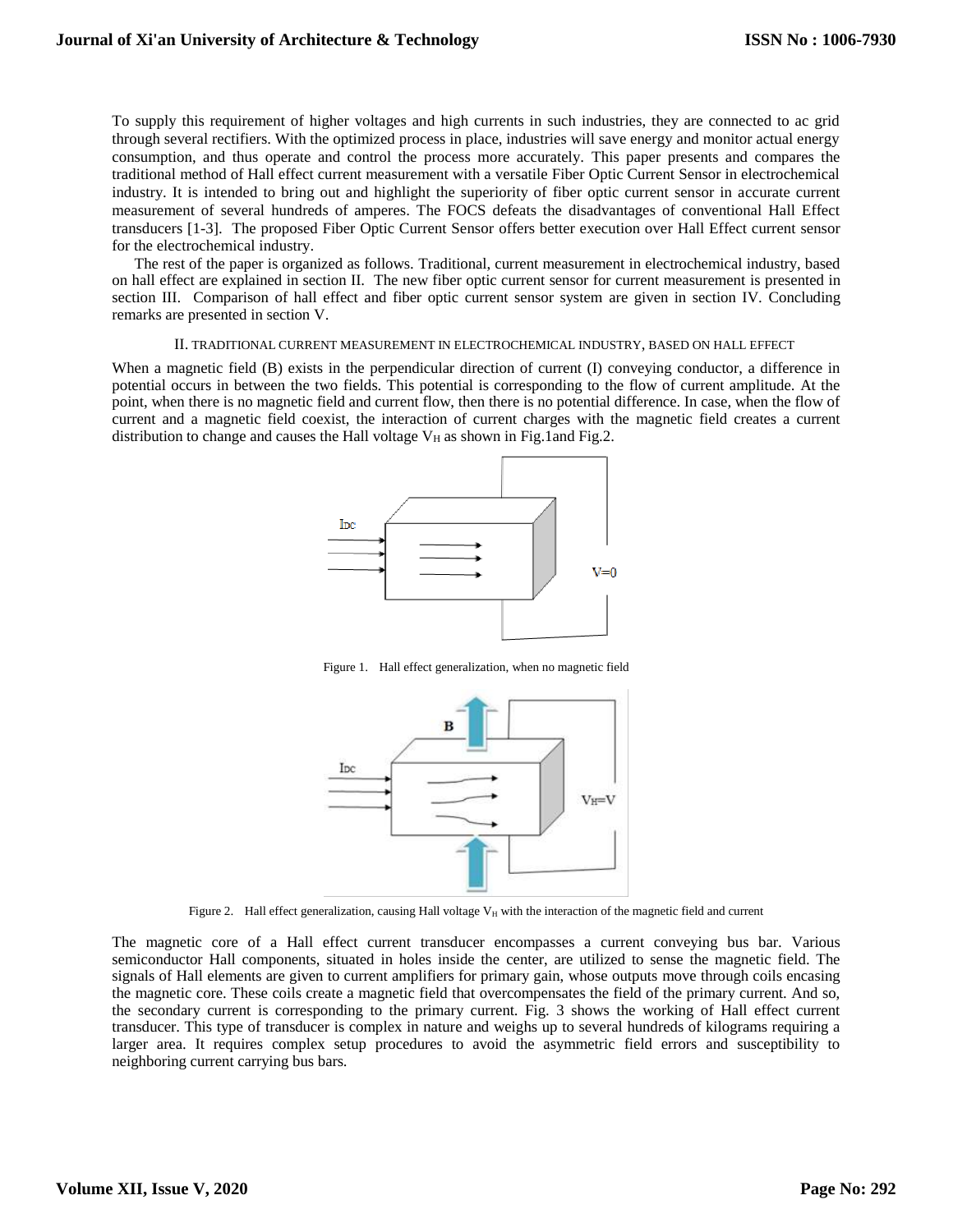

Figure 3. Hall effect current transducer working [15]

### III. FIBER OPTIC CURRENT SENSOR FOR CURRENT MEASUREMENT

The new Fiber Optic Current Sensor for high DC current measurement is an advanced cutting-edge sensor for the electrochemical industry. The sensor utilizes the principle of Faraday effect.

## *3.1 Faraday effect–*

The Faraday or magneto-optic effect is the phenomenon that the plane of polarization of a linearly polarized light wave traverse through a medium, for example, a piece of glass, is rotated in the proximity of a magnetic field, as shown in Fig.4.Linear light may also be depicted by a set of co-propagating right and left circularly polarized light waves [4-5].



Figure 4. Faraday Effect[15].

In a magnetic field, the two rotary waves proceed with different velocities and thus gather together a path difference of δL or equivalently phase difference of  $φ$ F. In a current sensor, the light goes around a closed path defined by the fiber around the conductor. In reflection mode the phase difference is given by:

$$
\Delta \phi_F = 4V \text{ N} / \text{H} \text{ ds} = 4V \text{ N} \text{ I}
$$
 (1)

Where V is the Verdet constant, a material dependent measure for the magnitude of the Faraday effect [6-7]. N is the quantity of turns of light in the region of the conductor carrying the current I. As a consequence of the closed path, the signal depends just on the current and the number of fiber loops, and not on dimensional factors like the diameter or the fiber loop form.

## *3.2 Fiber optic current sensor–*

In this type of sensor configuration, the light is reflected back at the end of a sensing coil and travels back along the same path. The setup is shown in Fig.5. Partially polarized light is launched from a source, passes through a coupler, and then enters a fiber polarizer to achieve completely polarized light. Because of the 45° splice between the axis of the fiber polarizer and the axis of the polarization-maintaining (PM) fiber, the wave is equally split between the PM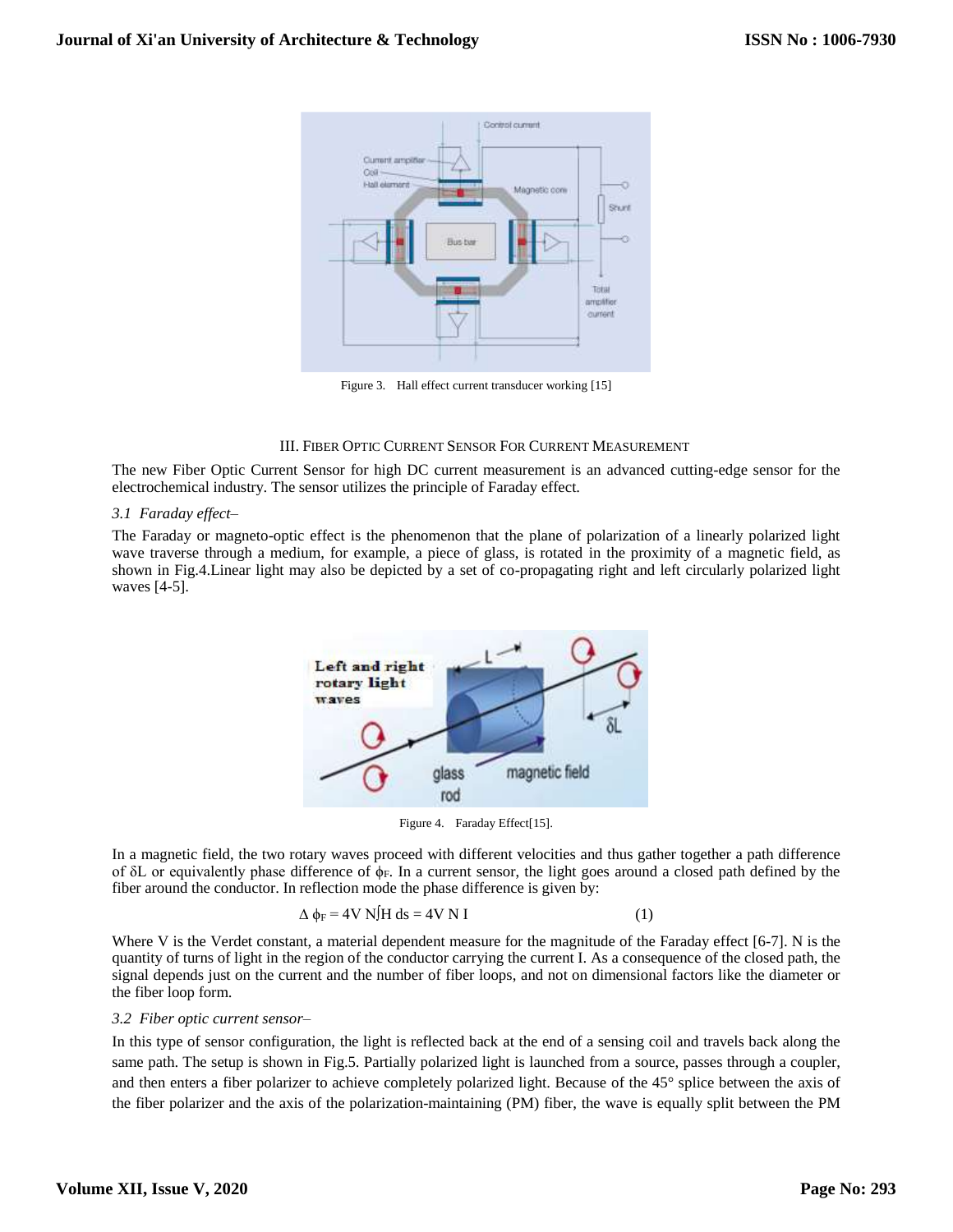fiber y- and x- axis [8]. The stage modulator will modulate the phase contrast between these two linearly polarized components. Before entering the detecting coil, the wave passes through a quarter-wave phase retarder. Because of 45° splice just before the retarder, both of the linear orthogonal components will give rise to one circularly polarization component each but with a different sense of rotation. At the end of the sensing coil the wave is reflected and the two components swap positions, i.e. the one component that is right-hand circular will become left-hand circular and vice versa. Upon passing the phase retarder in the backward direction, the circular components are changed over back to linear components [9-12]. Due to the fact that the two components swapped positions when they were reflected the linear components are interchanged, i.e. the one part parallel to the x-axis at the input will be parallel to the y-axis at the output and vice versa. The PM fibers will induce a relative phase difference between the two components since there is one fast axis and one slow axis but since the components are swapped the relative phase difference will become zero after the backward propagation.



Figure 5. Schematic illustration of a fiber optic current sensor for high DC current measurement [1].

In the event there is a current present in the conductor, i.e. there is a magnetic field encasing the conductor, there will be an induced phase shift between the two components that is four times the Faraday phase shift ∆ϕR=4ϕF.

The reason that the observed phase shift is four times the Faraday phase shift is due to the fact of the non-reciprocity quality of the Faraday effect. Since the wave is transformed into one right-hand rotary component and one left-hand rotary component, there will be a corresponding phase shift two times the Faraday phase shift after the forward pass through the sensing coil. In transit back, with swapped polarization, the wave will once again experience a phase shift that is two times the Faraday phase shift and the total phase shift will result in four times the Faraday phase shift.

Preference of the light reflection arrangement is that it is basically resistant to mechanical vibration and shock [13- 14]. Another preferred standpoint is the single finished detecting fiber, which helps in sensor installation, specially under the conditions in the electrochemical industry.

## IV. COMPARISON OF HALL EFFECT AND FIBER OPTIC CURRENT SENSOR SYSTEM

The Fiber Optic Current Sensor overcomes the limitations of traditional transducers and offers better performance and functionality. Fig. 6 demonstrates a typical Fiber Optic Current Sensor utilized as a part of electrochemical industry [15]. Sensor head constructed with standardized units allowing flexibility, comprising of portions of fiber-fortified epoxy, suits the strip with the sensing fiber. The sensor head can be mounted to the current carrying bus bars easily. The sensing strip is inserted afterward. The sensor head is associated with the sensor electronics by means of a fiber cable link. Some of the key attributes of a traditional Hall effect sensor and FOCS comparison is given in Table I.

The sensor is a turn-off of a present current sensor for applications in the electrochemical industry which provides a diverse performance for users including the following:

- Accuracy is inside ±0.1 % over an extensive range of temperature and currents.
- Superior in terms of performance and functionality.
- The device can be introduced without removing the current carrying conductor. Onsite calibration is not required.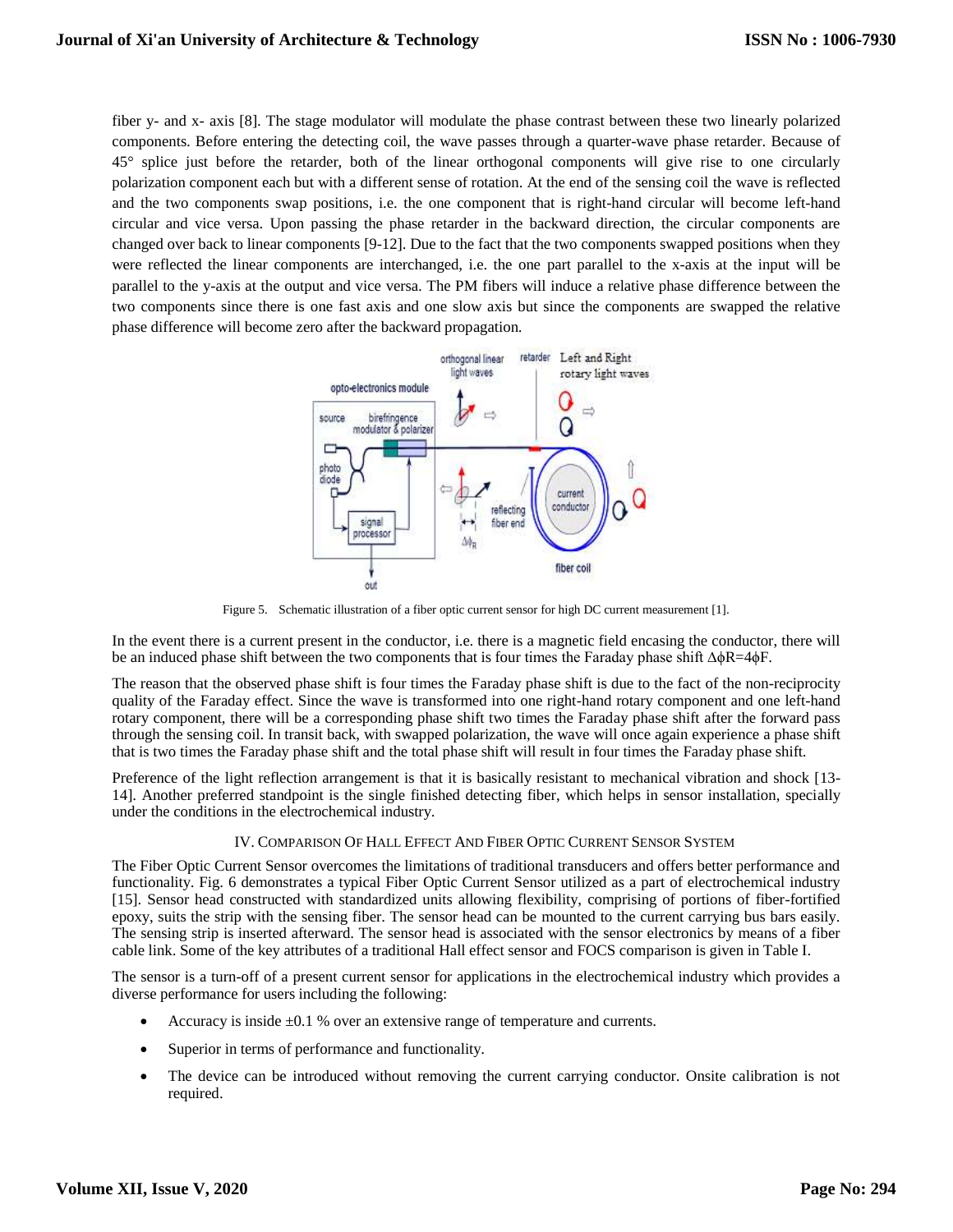- It is additionally smaller and lighter, weighs only a few tens of kilograms requiring lesser area.
- The sensor is importantly easier to transport and quicker to install.
- No particular structure is compulsory to magnetically center the sensor head. This renders the customer remarkable adaptability with regards to sensor position.
- In comparison to traditional current transducers, incorrectness attributable to asymmetric field system and magnetic overburden are innately wiped-out.
- The device will manage bi-directional magnetic fields. A nearby inversion in the field course, prompted by sturdy neighboring currents, does not bring about an erroneous sensor output. What is more, the sensor signalizes once reversed currents appear.
- The signal processing electronics is fully galvanically disconnected from the bus bars.
- Advanced output signals are accessible to the present modern automation industry.
- Power utilization of the optical device is so small considered with conventional sensors, which expend up to many kilowatts of power.



Figure 6. A typical Fiber Optic Current sensor used for high DC current measurement [15].

| <b>Attribute</b>      | <b>Hall Effect Sensor</b> | <b>Fiber Optic Current</b><br>Sensor |
|-----------------------|---------------------------|--------------------------------------|
| Application           | Poor                      | Good                                 |
| Flexibility           |                           |                                      |
| Weight                | Heavy                     | Light                                |
| and<br>Transport      | Difficult                 | Easy                                 |
| Installation          |                           |                                      |
| Magnetic              | is<br>&<br>Required       | Not Required                         |
| Centering/<br>on site | Complex                   |                                      |
| calibration           |                           |                                      |
| Power                 | More                      | Less                                 |
| Consumption           |                           |                                      |

Table -1 Comparison of Hall effect sensor versus Fiber Optic Current Sensor

## V.CONCLUSION

The Fiber Optic Current Sensor is an important and real advance in the innovation of high current dc measurement. This best in class fiber optic current sensor bring out superior performance and is smaller, lighter and less complicated than conventional Hall effect current measurement system for the electrochemical industry.